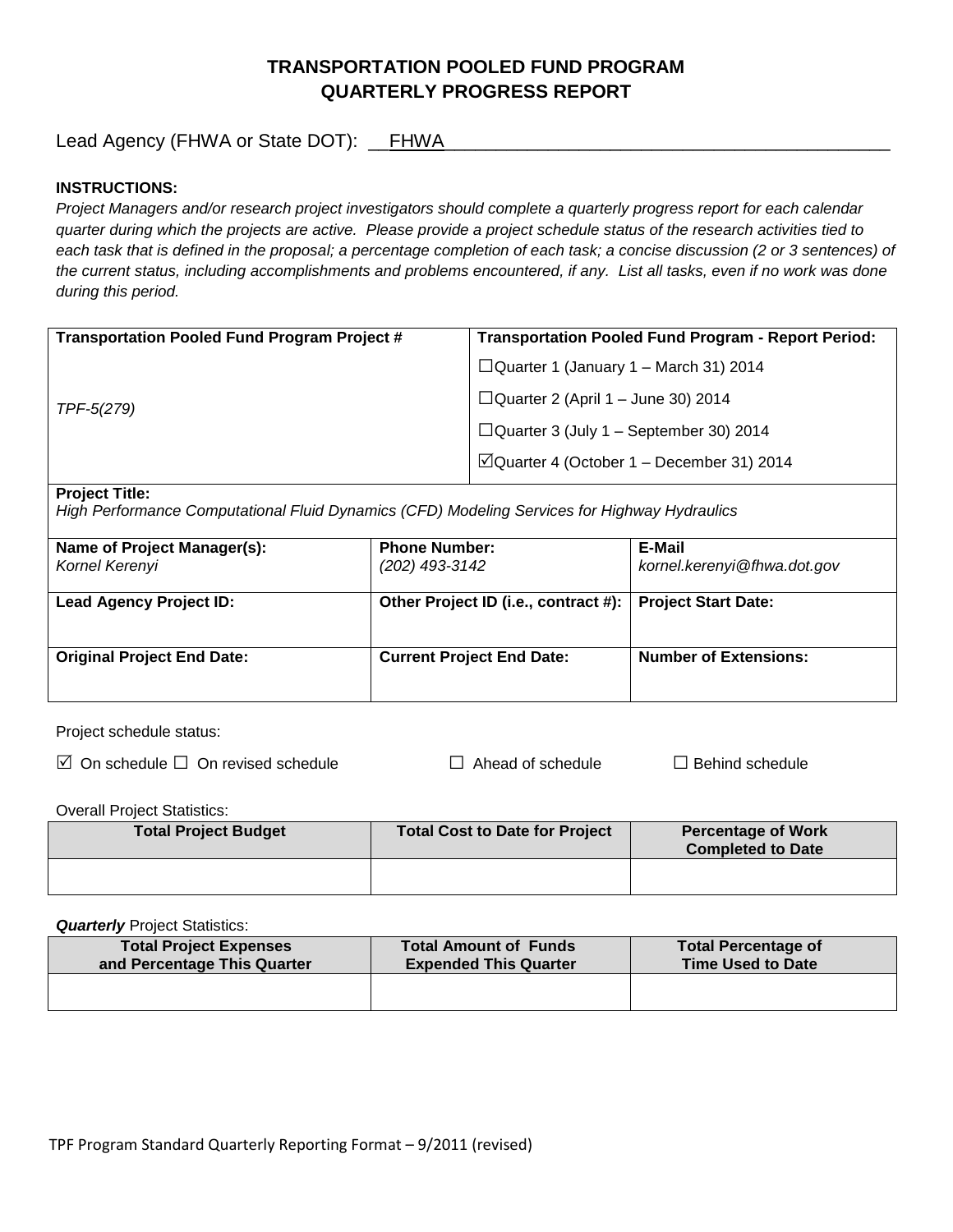## **Project Description**:

The Federal Highway Administration established an Inter-Agency Agreement (IAA) with the Department of Energy's (DOE) Argonne National Laboratory (ANL) Transportation Analysis Research Computing Center (TRACC) to get access and support for High Performance Computational Fluid Dynamics (CFD) modeling for highway hydraulics research conducted at the Turner-Fairbank Highway Research Center (TFHRC) Hydraulics Laboratory. TRACC was established in October 2006 to serve as a high-performance computing center for use by U.S. Department of Transportation (USDOT) research teams, including those from Argonne and their university partners. The objective of this cooperative project is to:

- Provide research and analysis for a variety of highway hydraulics projects managed or coordinated by State DOTs
- Provide and maintain a high performance Computational Fluid Dynamics (CFD) computing environment for application to highway hydraulics infrastructure and related projects
- Support and seek to broaden the use of CFD among State Department of Transportation employees.

The work includes:

- Computational Mechanics Research on a Variety of Projects: The TRACC scientific staff in the computational mechanics focus area will perform research, analysis, and parametric computations as required for projects managed or coordinated by State DOTs.
- Computational Mechanics Research Support: The TRACC support team consisting of highly qualified engineers in the CFD focus areas will provide guidance to users of CFD software on an as needed or periodic basis determined by the State DOTs.
- Computing Support: The TRACC team will use the TRACC clusters for work done on projects; The TRACC system administrator will maintain the clusters and work closely with the Argonne system administrator's community; The TRACC system administrator will also install the latest versions of the STAR-CCM+ CFD software and other software that may be required for accomplishing projects.

# **Progress this Quarter (includes meetings, work plan status, contract status, significant progress, etc.):**

 CFD Modeling for Flow Conditions around the Pier of Feather River Bridge The results of four series of CFD simulations with different upstream flow conditions (March flow and Q100) and pier shape (original pier and retrofitted pier) were plotted against four preliminary decay functions for pier scour. See the figure below.



TPF Program Standard Quarterly Reporting Format – 9/2011 (revised)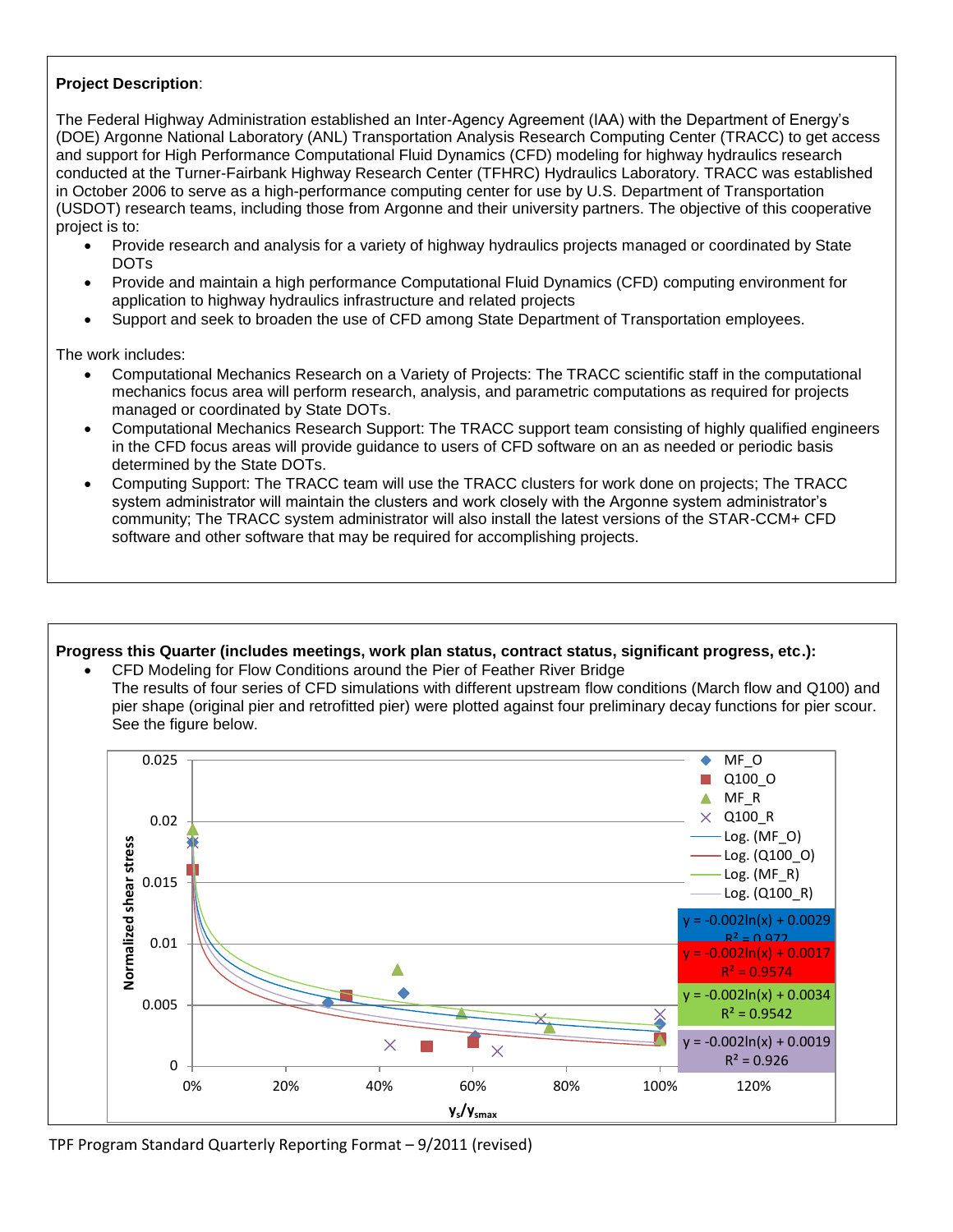- Optimization of Sediment In-Feed System Design
	- o The new multifunctional flume system (MFS) in FHWA Hydraulics Laboratory is designed to be capable of running live-bed scour tests. Compared to other live-bed flume testing systems, MFS is feeding the sediment from the bottom of the flume for a better realization of the live-bed condition. In this case, the shape of the in-feed system (nozzle) will significantly impact the sediment distribution in the flume. CFD simulation was conducted on the original nozzle shape designed by the manufacturer of MFS.
	- $\circ$  The CFD results show that the high velocity is concentrated along the centerline of each nozzle. A pair of symmetric flow circulation occurs in the ineffective zones, which may cause a severe sediment deposition in the nozzle and significant loss in the in-feed capacity. Furthermore, there is an obvious low shear region around the centerline of MFS that causes sediment deposition.

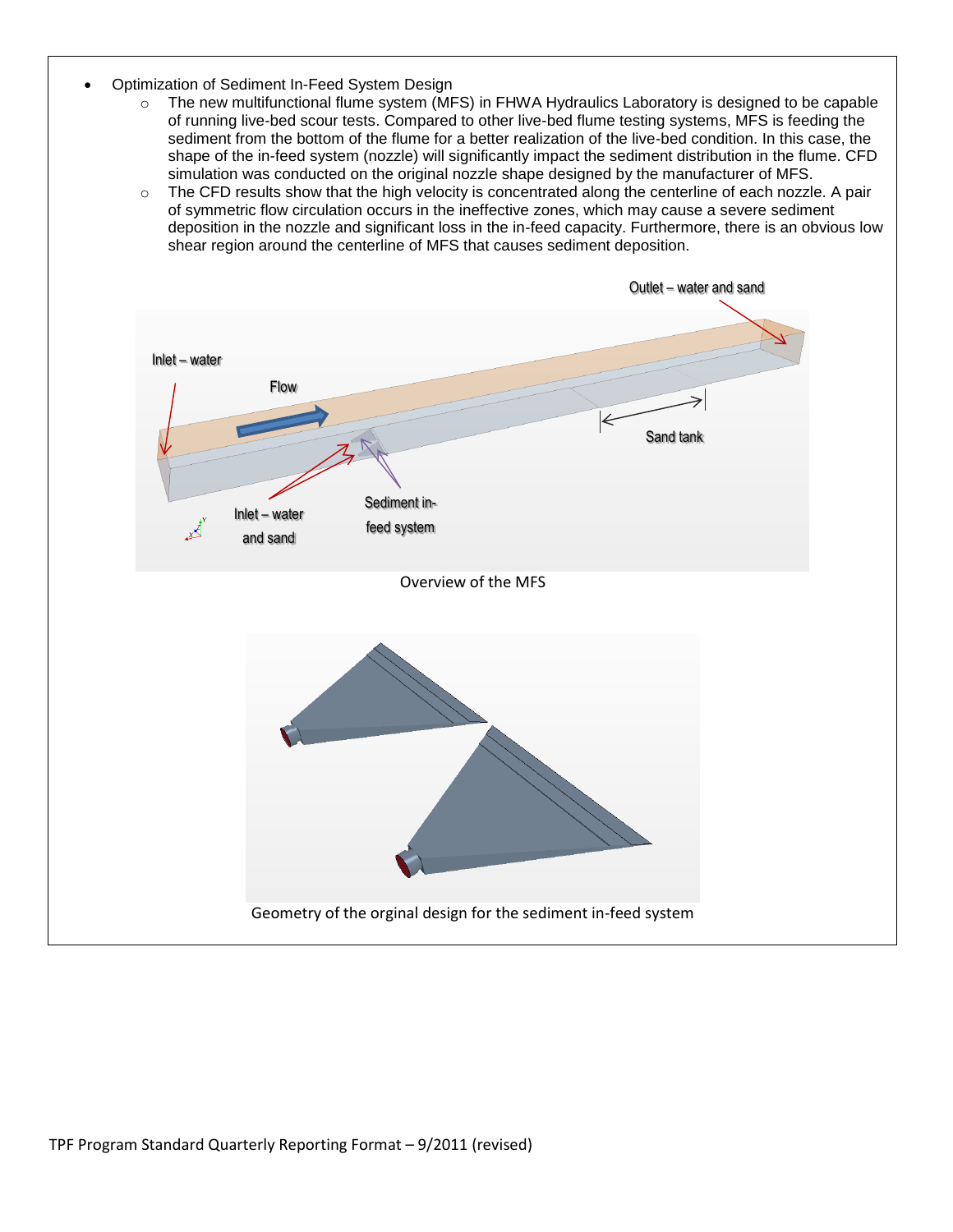